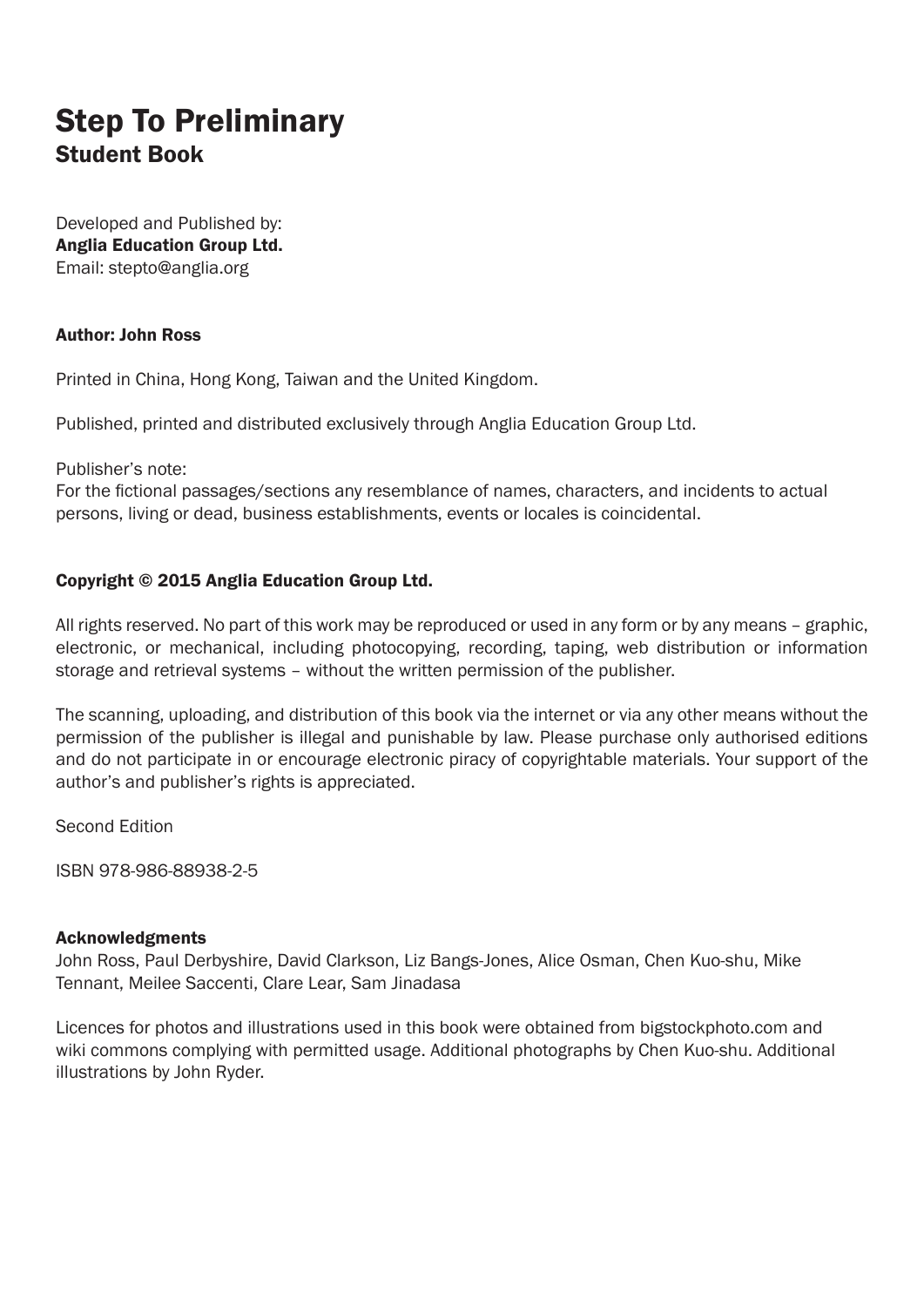Unit 2

# **Words and Music**

**Vocabulary** 















# **Vocabulary: Things We Read**

Write the highlighted words under the pictures. **1**

- 1. I love cars. I get *Top Gear* magazine every month.
- 2. My brother's favourite comic book is *Tintin*.
- 3. My dad reads a newspaper every Sunday.
- 4. When we go on holiday, we write **postcards**.
- 5. She sent an **email** to her best friend.
- 6. He got a **letter** from his grandmother.
- 7. I sometimes read **ebooks** on my mobile phone.
- 8. When I don't know a word, I look in my dictionary.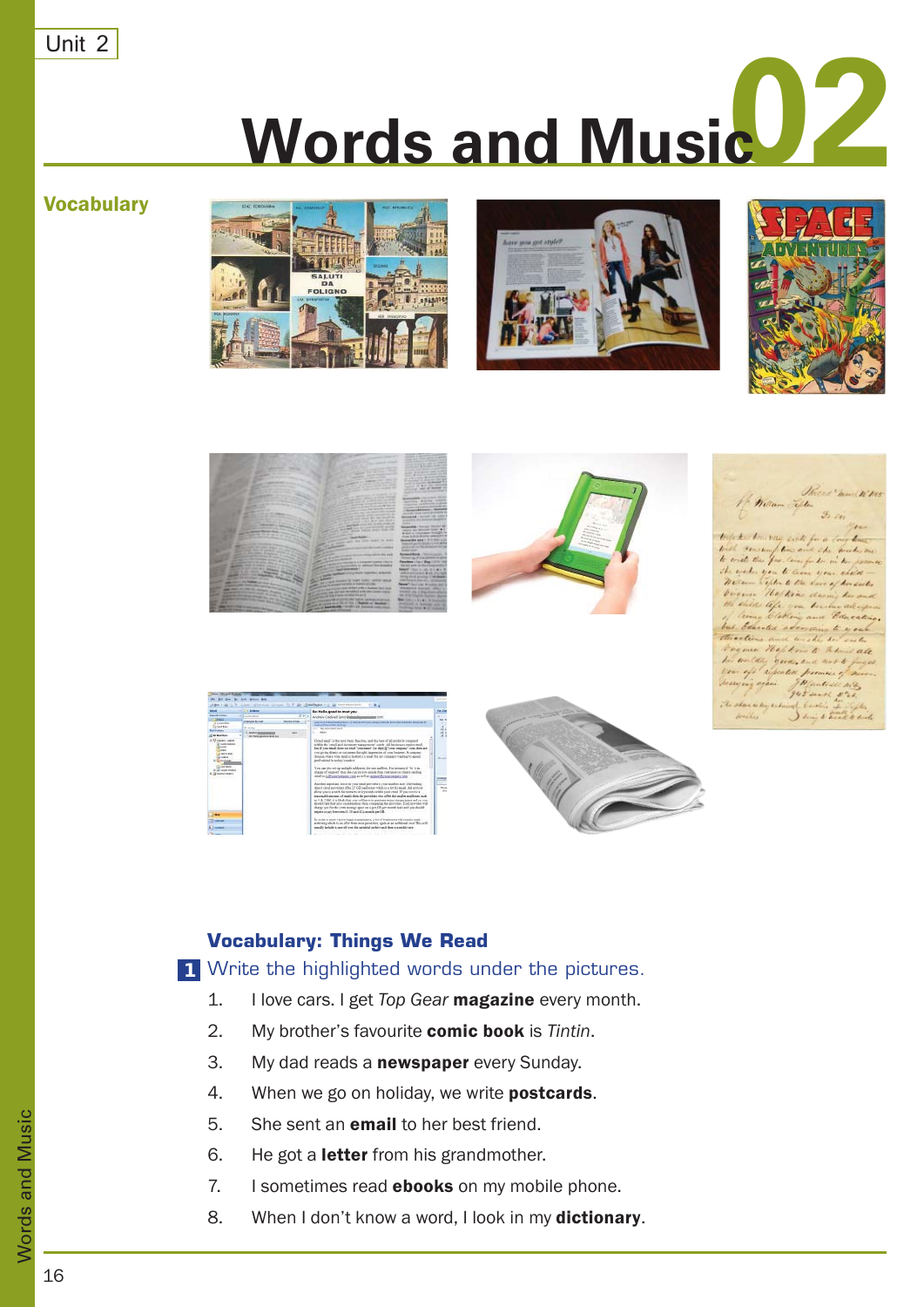# Test Practice **Section W5**

What can you see in the picture? Write 5 sentences. Use the words below. There is one example.



| The monkey | wash  |
|------------|-------|
| The dog    | pick  |
| The man    | eat   |
| The woman  | drink |
| The girl   | fly   |
| The boy    | ride  |

# Example: The monkey is eating an ice cream.

| 5. __________________________ |  |  |
|-------------------------------|--|--|
|                               |  |  |
|                               |  |  |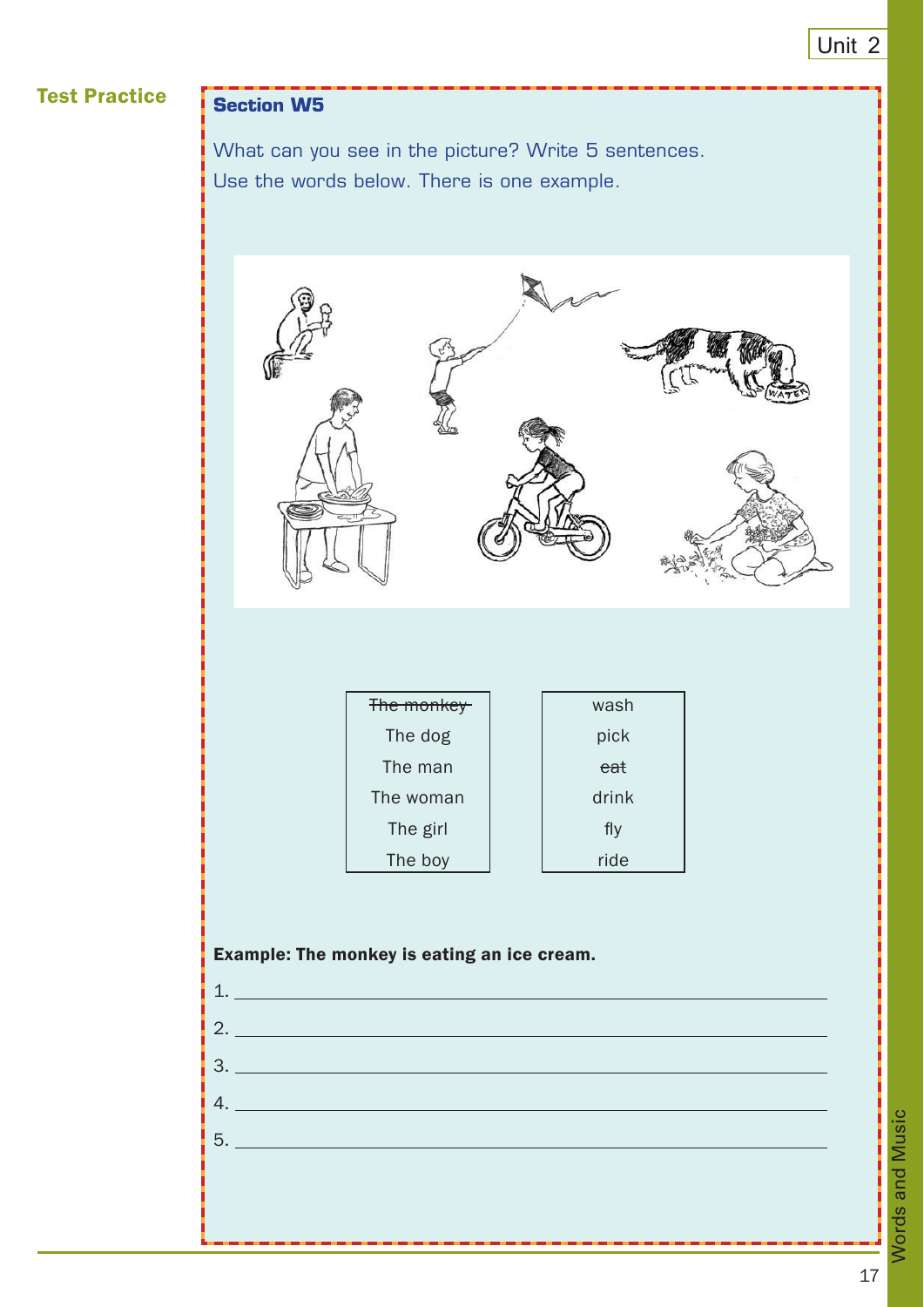# Unit 2

# **Vocabulary**

# **Vocabulary: Musical Instruments**

## Write the words under the correct pictures. **1**



Andrew wants to be in the school band. Mr. Bell asks Andrew some **2** questions. Practise the dialogue with a classmate.

| Mr. Bell:      | Next! Hello. Please sit down.                        |
|----------------|------------------------------------------------------|
| <b>Andrew:</b> | Hello. My name is Andrew. I want to be in your band. |
| Mr. Bell:      | Can you (1) sing?                                    |
| <b>Andrew:</b> | No, I can't.                                         |
| Mr. Bell:      | Can you play the (2) guitar?                         |
| <b>Andrew:</b> | No. I can't.                                         |
| Mr. Bell:      | Can you play the (3) drums?                          |
| <b>Andrew:</b> | No, I can't.                                         |
| Mr. Bell:      | What can you do?                                     |
| <b>Andrew:</b> | I can (4) play football.                             |
| Mr. Bell:      | Okay, thank you. Good-bye! Next!                     |

- Now practise the dialogue with these words. **3**
	- 1. dance
	- 2. violin
	- 3. piano
	- 4. ride a bike